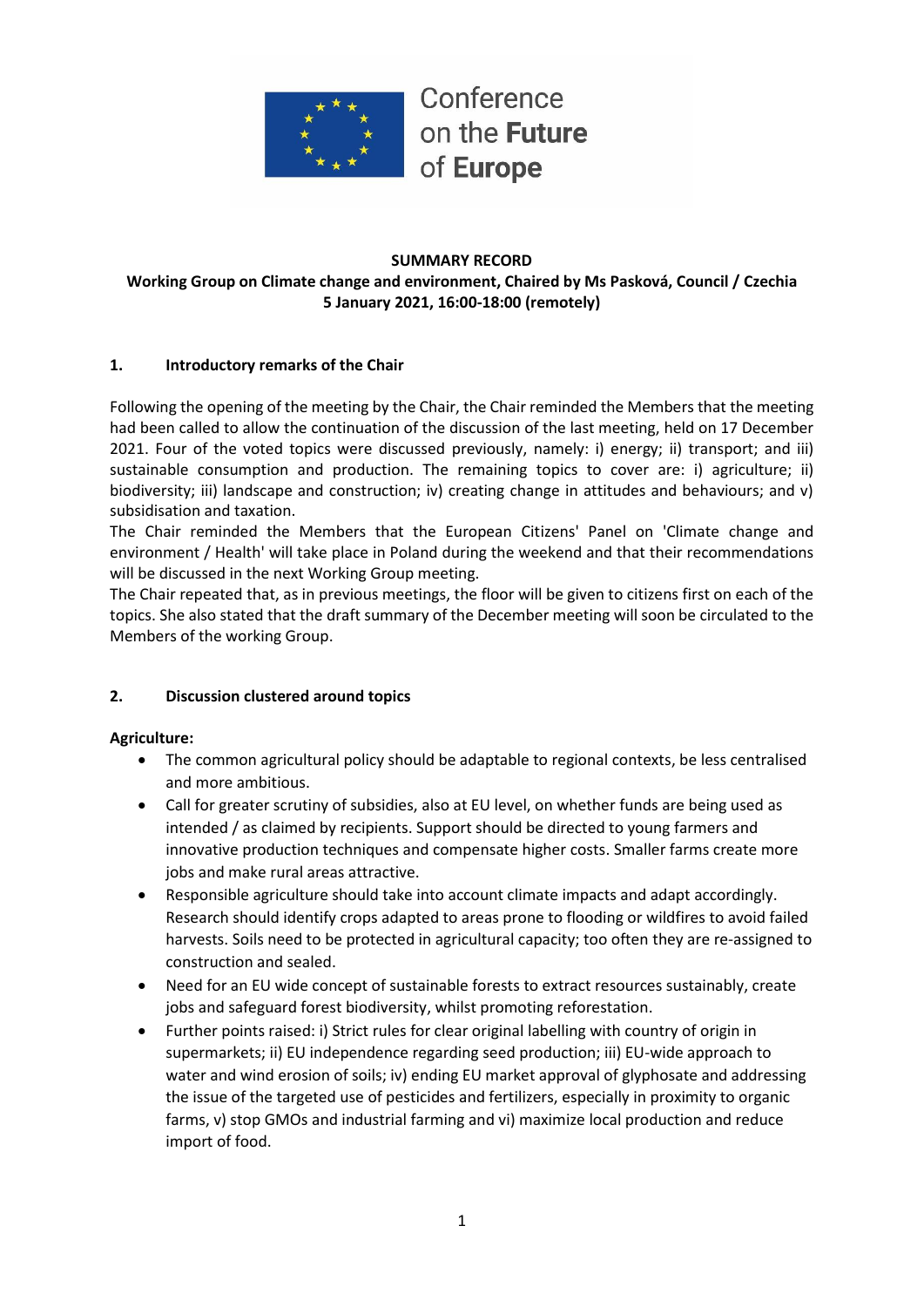

# Conference on the Future of Europe

- 70% of greenhouse gas emissions in the agriculture sector stem from animal farming. As a consequence, there needs to be a reflection on reducing meat consumption.
- Need to subsidise those that are farming and particularly, if they contribute to biodiversity, food safety and food availability. Food prices should reflect costs of  $CO<sub>2</sub>$ . At the same time, environmental issues should not be shifted to other parts of the world by shifting production and consumer prices have to remain affordable.
- Subsidies should go to services and quality and not to areas farmed. There should be a modern view of agriculture that can ensure food safety, including reflection on new breeding techniques to make agriculture more environmentally friendly, while also making it more efficient.

### **Biodiversity**

- Various pollutants were addressed from kerosene dumps from aviation above the Spanish Mediterranean coast to pesticides and endocrine disruptors. Particularly the effects of the latter on European bee populations were of great concern. Concerns were raised over overfishing, also as a result of limited access to UK waters, and
	- insect extinction
- Need to increase funding for biodiversity projects and awareness of biodiversity laws in the international stage.
- Policies, such as those presented in the Farm to Fork strategy, need to have legally binding objectives (on reduction of use of pesticides or space for biodiversity in farming). An EU soil legislative framework should be adopted as soon as possible. Threats and types of pollution affecting species that are not well known, such as light pollution, should be discussed.

### **Landscape and construction**

- Concerns were raised over the effects of renewable energy sources on the landscapes (wind or solar farms). Windfarms should be recyclable.
- There is a need to address the increasing lack of raw materials. Apart from developing new construction materials (avoiding concrete and wood as limited resources), emphasis should be placed on recycling materials and refurbishing existing buildings rather than constructing new ones – the polluting effects of quarries (air and noise pollution) were also mentioned in this context.
- The usage of brownfields for constructions or unused buildings was raised.
- Focus on the reduction of energy consumption, including through insulation. The construction sector is an important source of greenhouse gas emissions and the Commission's renovation wave could be coupled with a solar wave. Greater emphasis on green architecture in cities (green walls / green roofs).
- There is a need to consider the costs of all green measures.

### **Creating change in attitudes and behaviours**, **subsidisation and taxation** *(topics debated jointly)*

• Wasteful behaviour needs to be addressed by subsidising behavioural changes and making education the basis for those changes, with a focus on schools and the young generations.